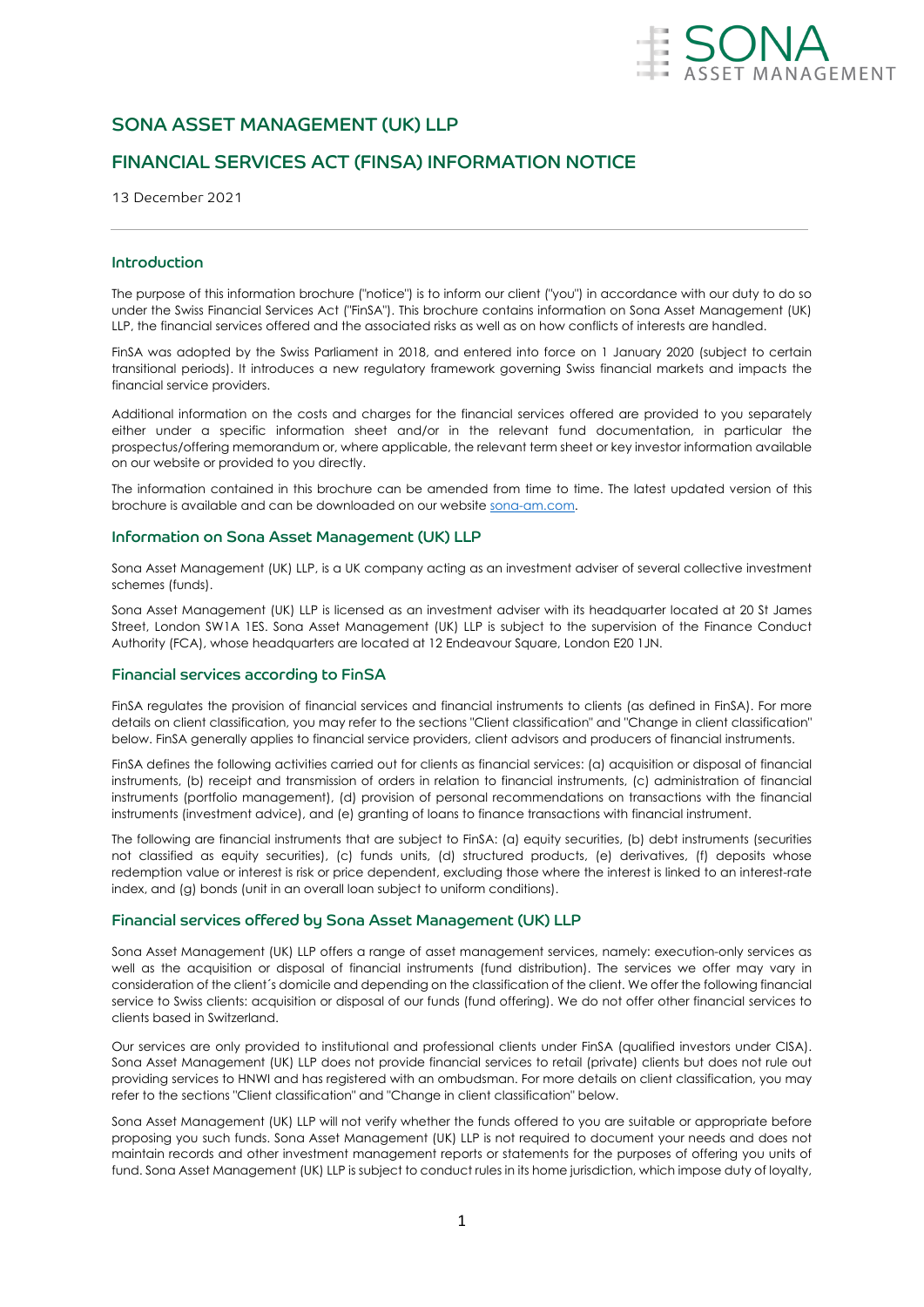

duty of care, and duty to provide sufficient information on the products offered to investors. Such duties oblige the Sona Asset Management (UK) LLP not to discriminate investors without objective reasons.

# Client classification

Sona Asset Management (UK) LLP, as financial services provider, is required by FinSA to classify its clients into three categories where applicable: retail (private), professional and institutional clients.

Based on these classifications, the corresponding level of regulatory protection varies, depending on the client's knowledge and experience in connection with investment matters:

- retail (private) clients are granted the highest level of regulatory protection. Retail (private) clients are all clients who do not qualify as professional or institutional clients. The range of financial instruments available is generally limited to products targeted at retail (private) clients or to products explicitly registered for distribution to retail (private) clients. As a rule, Sona Asset Management (UK) LLP does not offer its products to such category of clients;
- professional clients are deemed to have the necessary knowledge and experience to invest in all asset classes and to be financially able to bear the investment risks associated with the financial service. Professional clients are sophisticated investors such as occupational pension schemes with professional treasury operations and companies with professional treasury operations. Professional clients have access to a wider investment universe compared to retail clients, which includes financial instruments intended only for professional clients or which are not registered for sale to retail (private) clients;
- institutional clients are afforded to the lowest level of regulatory protection. Certain professional clients such as regulated financial intermediaries, insurance companies and central banks are deemed institutional clients and are treated as a separate segment of clients. Similar to professional clients, institutional clients have access to a wide range of financial instruments, however they are subject to the least client protection regulations in consideration of their assumed knowledge, experience in financial investments and capacity to bear losses. In particular, the rules of conduct set forth in FinSA are not applicable to institutional clients.

If you do not agree with the initial classification by Sona Asset Management (UK) LLP, you can request a change in your classification as long as you meet the necessary legal requirements and that the requested classification falls within the range of funds offered by Sona Asset Management (UK) LLP (for more details, you may refer to the section "Change in client classification below").

### **Change in client classification**

Clients may declare in writing or in another form demonstrable via text that they wish to "opt out" (reduce their regulatory protection) or, alternatively, "opt in" (increase their regulatory protection). The following changes of categories are allowed by FinSA:

## **High net worth retail individuals (HNWIs) and related investment structures**

HNWIs and private investment structures set up for HNWIs (without professional treasury operation) may declare in writing that they wish to be treated as professional clients ("opting out"/ "Elective Professional"), provided that the criteria laid down by the regulations are met:

- based on education and professional experience or on the basis of comparable experience in the financial sector, the clients possess the necessary knowledge to understand the risks associated with the investments, and
- the clients have at their disposal financial assets of at least CHF 500,000;

or

the clients have at their disposal financial assets of at least CHF 2 million.

Eligible "financial assets" include financial investments held directly or indirectly by the client, in particular: (i) sight or time deposits with banks and securities firms, (ii) certificated and uncertificated securities, including collective investment schemes and structured products, (iii) derivatives, (iv) precious metals, (v) life insurance policies with a surrender value, (vi) restitution claims from other assets held in trust specified in cif. (i) to (v) above. Direct investments in real estate and claims from social insurance schemes as well as occupational pension assets do not qualify as financial investments.

## **Professional clients**

Occupational pension schemes and other institutions whose purpose is to serve occupational pensions with professional treasury operations and companies with professional treasury operations may declare in writing or in another form demonstrable via text that they wish to be treated as institutional clients ("opting out") or, on the other hand, all professional clients that are not institutional clients may declare in writing that they wish to be treated as retail (private) clients ("opting in").